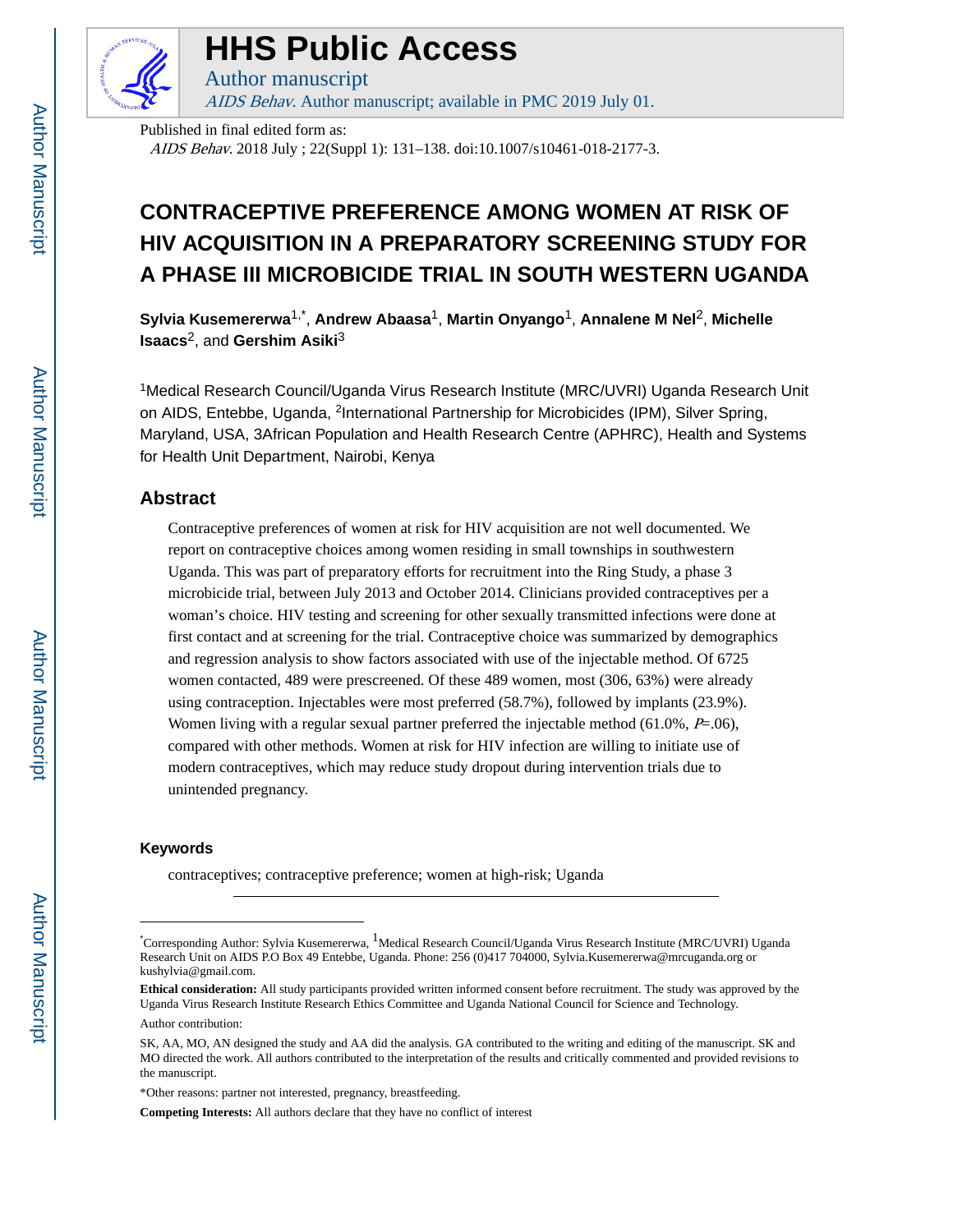## **INTRODUCTION**

Annually, women in sub-Saharan Africa experience more than 14 million unintended pregnancies due to improper use of short-acting contraceptives.[1] Approximately 775,000 women in Uganda have unintended pregnancies every year due to low uptake of contraception.[2] Although there has been an increase in the use of modern contraceptives, there is still an unmet need for contraception in many developing countries. In Uganda, unmet need for contraception, both traditional and modern, remains high at 28% despite a decline from 34% in 2011.[3] Women at high risk for acquiring HIV face a high burden of sexually transmitted infections (STI) and unintended pregnancies, with little access to sexual and reproductive health services.[4] An increase in access to and use of effective modern contraceptives is needed among this key population in order to improve their reproductive health.[5]

HIV intervention studies target women at high risk for HIV for enrollment in clinical trials. The use of modern contraceptives has become a key inclusion criterion for enrollment.[6,7] Modern contraceptives are recommended because the effect of trial-investigational products on embryos or fetuses is unknown.[8] Furthermore, the recent UNAIDS guidelines issued a call for comprehensive and sustainable HIV prevention programs emphasizing reliable and affordable access to health-related services, including contraceptives.[9] In order to adequately plan for contraception needs during trial participation, there is an urgent need to assess contraceptive preference among women at risk for HIV, especially in high-risk settings.[10] Promotion and provision of contraception prior to trial onset may also create a pool of women at high risk who can be enrolled in trials. Consistent contraception use may limit trial dropout due to unintended pregnancies.[8] A few studies among this population demonstrated low levels of contraceptive use resulting in unintended pregnancy and abortion.[11,12] Studies have mostly focused on the influence of community factors and female education in contraceptive use[13,14], and most have been conducted among women who fully participated in prevention trials[8,15–17]. Other studies related to contraception among women at high risk have investigated the association of family planning methods with HIV incidence<sup>[18–20]</sup>, and have not necessarily focused on broader participant characteristics, other than sex-worker status, that influence contraceptive use and the incidence of pregnancy.

We report findings on contraceptive choice and the association with participant characteristics in a cohort of women at risk for HIV who resided in small townships in southwestern Uganda before enrollment in a multicenter, phase 3 microbicide trial. The trial (also known as the Ring Study) is part of collaborative work between the Medical Research Council / Uganda Virus Research Institute (MRC/UVRI), Uganda Research Unit on AIDS, and International Partnership for Microbicides (IPM) that evaluated the safety and efficacy of a dapivirine vaginal ring among healthy, HIV-negative women who were at high risk. The trial recruitment and follow-up procedures have been reported elsewhere.[21]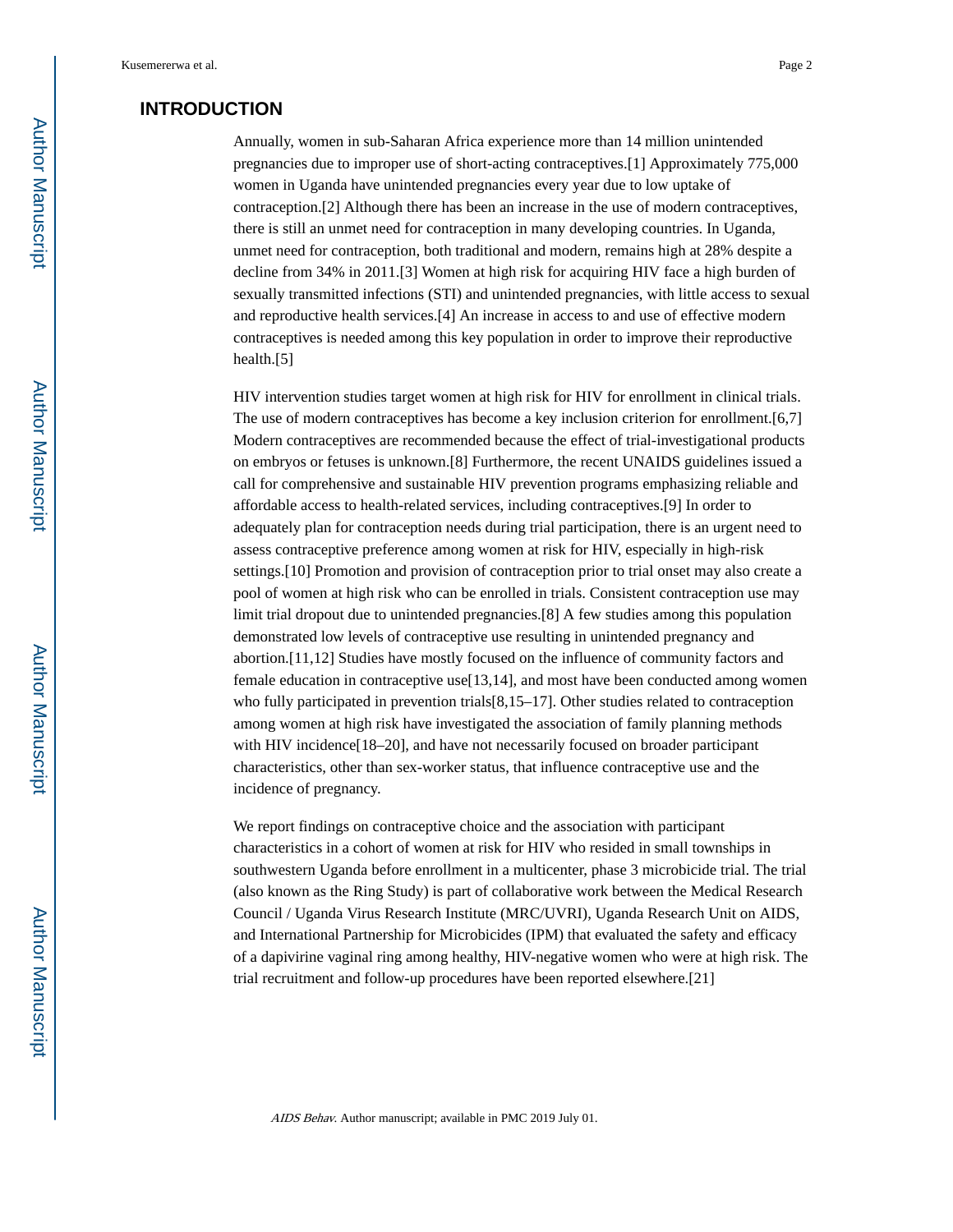## **METHODS**

#### **Study setting and population**

This study was conducted in preparation for a multicenter, phase 3 microbicide trial (the Ring Study) that evaluated the safety and efficacy of a dapivirine vaginal ring among HIVuninfected women in Uganda. The microbicide trial recruited healthy, HIV-uninfected women between the ages of 18 and 45 years who were using modern contraception: either depot medroxyprogesterone acetate (DMPA) for at least 6 months or other methods, such as combined oral contraceptives (COC), implants, intrauterine contraceptive devices (IUCD), or surgical sterilization, for at least 3 months prior to screening for the trial.

To identify women at high risk for HIV, we approached those who were residing in 37 small townships in the 3 neighboring districts of Masaka, Kalungu, and Lyantonde along the Trans-African Highway in Uganda between July 2013 and October 2014. The districts are about 120 kilometers from Kampala, the capital of Uganda. Women working in bars, hotels, restaurants, small shops, hair salons, and other small-scale businesses were prescreened for the study via a door-to-door approach. Trained counselors supported by local community mobilizers offered HIV counseling and testing. During the counseling sessions, information about age and current contraceptive use was collected. Reasons for not using contraception were not collected. Those who were found to be HIV positive at this stage were referred to antiretroviral therapy providers for treatment and care. Women who tested HIV negative and were using modern contraception, or were willing to initiate a method, were invited to the research center for HIV risk assessment and a study screening.

At the research-center screening visit, women using contraception were assessed by trained nurses about the duration of use. Contraceptive use was promoted and provided to those who were not using any method but were willing to initiate one of their choosing. Acceptable contraceptive methods included COC, injectable DMPA, implant (etonogestrel-Implanon® or levonogestrel-Jadelle®), IUCD (Copper T-380A), and surgical sterilization. Condoms were provided but were not considered an acceptable contraceptive method for enrollment in the Ring Study. Sources of contraceptives included the research center and referral to a provider in the community—the nearby Marie Stopes Clinic—for implants, IUCDs, and surgical sterilization. HIV risk was assessed via face-to-face interview using a standardized questionnaire. High risk for HIV acquisition was defined by the presence of any 2 of the following in the past 3 months: (1) history of STI, (2) self-reported unprotected sex with multiple sex partners or a new partner, and (3) frequent use of recreational drugs (eg, marijuana, alcohol). During the assessment, those who were diagnosed with an STI were offered treatment using the Uganda national STI syndromic management guidelines.[22] After this screening visit, women were given appointments to return when recruitment into the microbicide trial began. At the recruitment visit, they were evaluated for contraception compliance (at least 6 months for DMPA and at least 3 months for the other methods), a requirement for the Ring Study.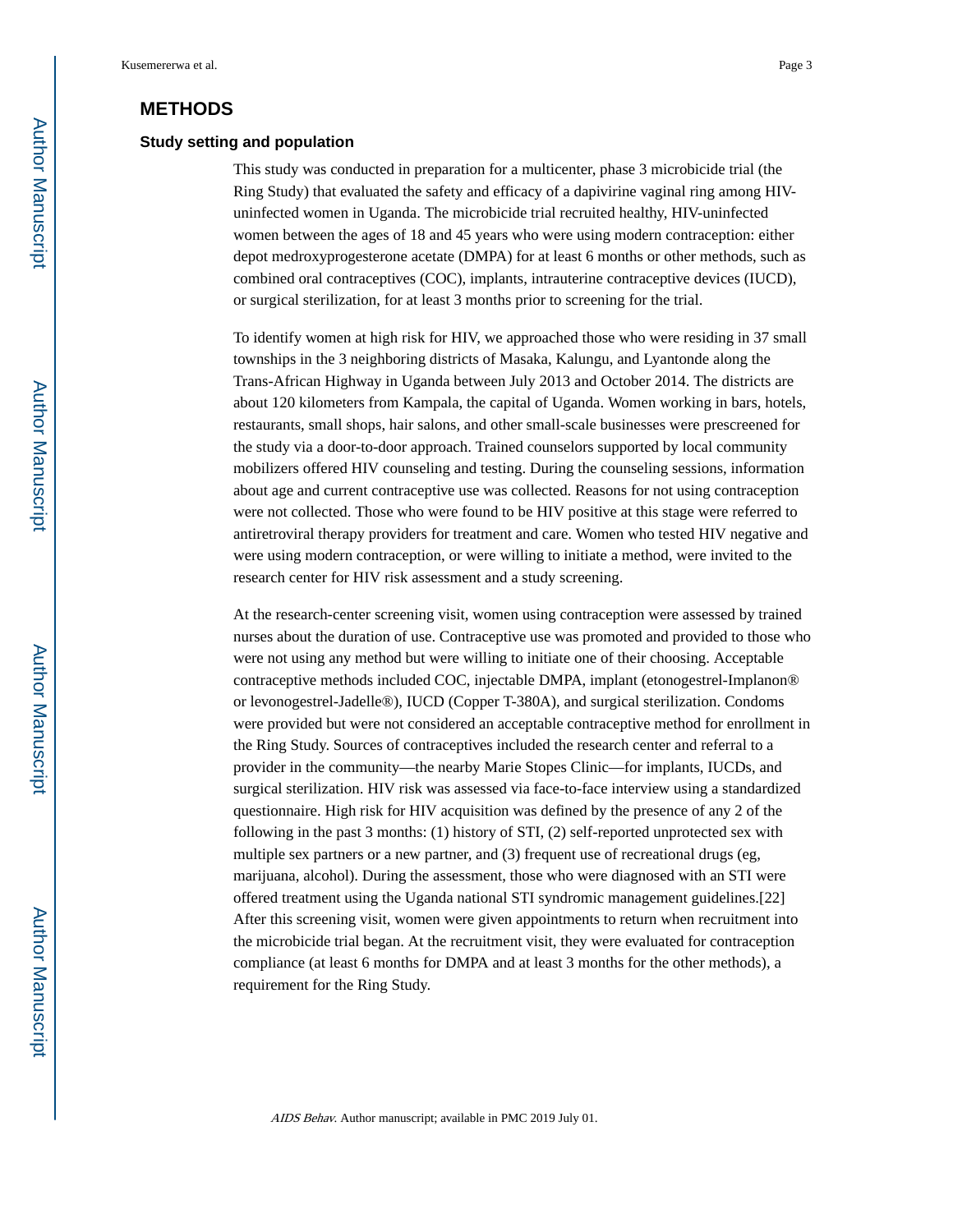#### **Laboratory testing**

Serial HIV-antibody rapid tests were done using Alere Determine™ HIV-1/2 (Alere Medical Co Ltd, Matsuhidai, Matsudo-shi, Chiba, Japan), followed by OraQuick-ADVANCE® Rapid HIV-1/2 Test (OraQuick-OraSure Technologies Inc, Pennsylvania, USA) to confirm a positive Determine result, with Uni-Gold™ HIV (Trinity Biotech, Ireland) as the tiebreaker. The tests were run by a laboratory technician. A participant was considered to be HIV positive if 2 antibody rapid tests showed positive results.

Additionally, cervico-vaginal samples were taken and tested for T. vaginalis (OSOM® Trichomonas Test, Sekisui Diagnostics LLC, USA) and C. trachomatis / N. gonorrhoeae (Cobas® Amplicor CT/NG PCR test, Roche Diagnostic Systems, Branchburg, New Jersey, USA), and blood samples were taken for syphilis testing using rapid plasma reagin (RPR) (Wampole® Impact RPR Test Kit, Alere™, Pennsylvania, USA). A positive RPR was confirmed using the Treponema pallidum particle agglutination assay (TPPA) (Serodia TP.PA, Fujirebio Inc, Pennsylvania, USA). A participant was reported to have syphilis if both the RPR and TPPA results were positive. Treatment was provided to those who tested positive for any STI according to the Centers for Disease Control and Prevention (CDC) STD treatment guidelines for 2010.[23]

#### **Statistical methods**

Data on demographic characteristics, sexual behaviors, contraceptive use or agreement to initiate contraception, dates of first and subsequent contacts, and STI test results including HIV status were recorded in Microsoft Excel 2016. Data were exported to STATA version 14 (StataCorp, College Station, Texas, USA) for statistical analysis. All participants who completed at least 2 visits by the time of enrollment in the microbicide trial were included in this analysis. Participant characteristics were summarized using frequencies and percentages and stratified by contraceptive choice. The proportion of women who indicated a preference for DMPA was used as the referent method in this analysis because most of the participants preferred this method. We used log-binomial regression models to estimate unadjusted and adjusted prevalence proportion ratios (PPR) and 95% confidence intervals (CI) of factors associated with use of DMPA. When the proportion of a primary outcome is greater than 10%, odds ratios can give biased estimates of proportion ratios, so this led to the choice of log-binomial regression instead of logistic regression.[24] Only factors for which the association attained a statistical significance at the 15% level[25] using a likelihood ratio test (LRT) in a univariate analysis were considered for the multivariable model. Only participant age was included *a priori*. In the final multivariable model, factors were removed using a backward elimination algorithm if removing them did not make the fit of the model significantly worse at the 5% level in an LRT.

In a secondary investigation, HIV incidence was determined between the initial participant contact date and the later visit date to the research center. Overall HIV incidence was computed as the number who were HIV positive divided by the total person-years at risk. Person-years at risk were calculated as the sum of time from the first date of contact to the date of last HIV-uninfected result date, or to the estimated date of HIV infection, for each participant. Date of HIV infection was estimated as the midpoint of the interval between the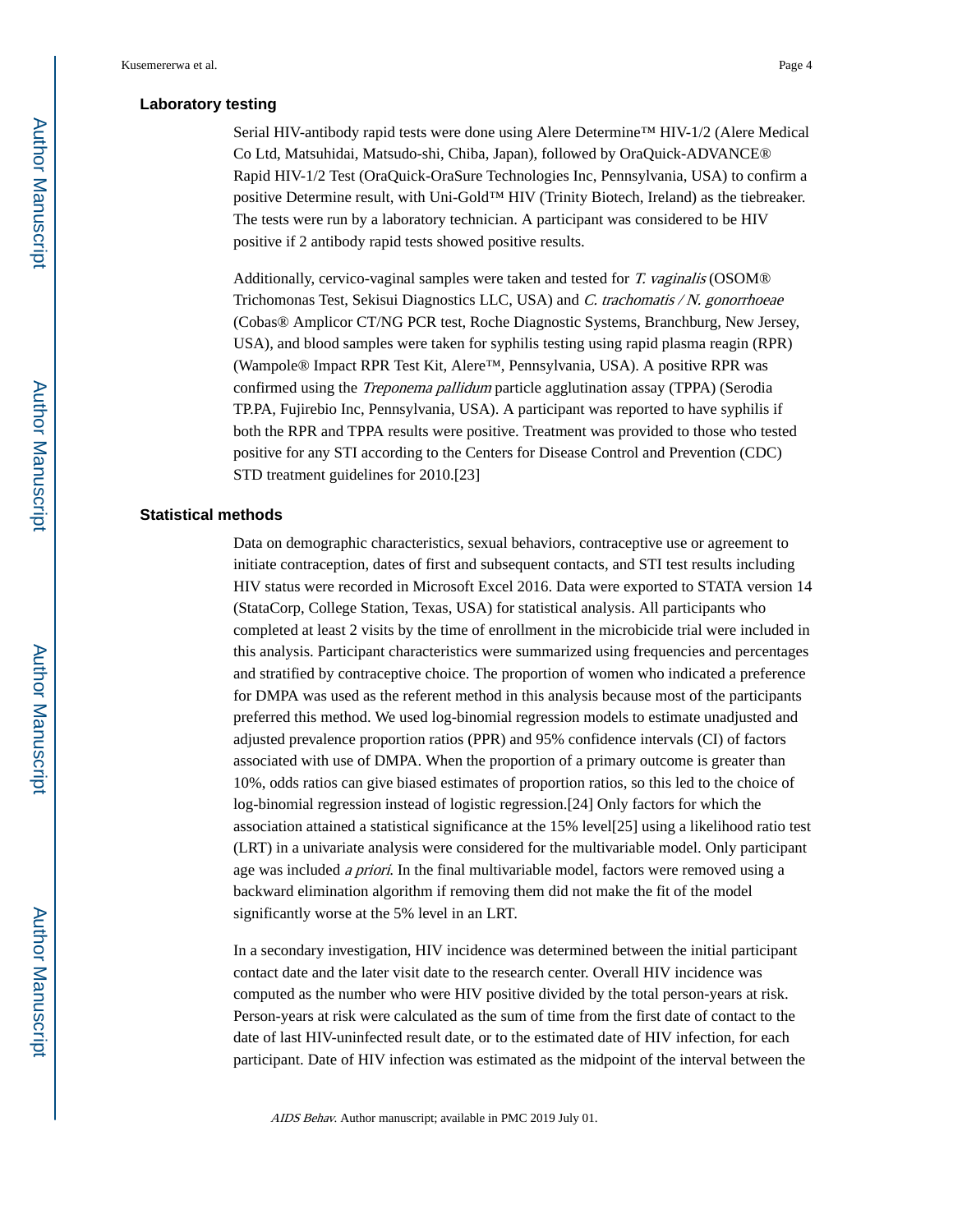last HIV-uninfected result date and the first HIV-infected result date. We did not investigate factors associated with HIV incidence because our study was not empowered to test these associations.

#### **Ethical considerations**

The study protocol was approved by the UVRI Research Ethics Committee and the Uganda National Council of Science and Technology (UNCST). Written informed consent was obtained from women who were willing to be screened. Those who tested HIV positive were referred to an antiretroviral therapy provider of their choice for care and treatment.

## **RESULTS**

#### **Study screening profile**

Overall, 6725 women were prescreened between July 2013 and October 2014 (Figure 1). Of these, 780 (12%) were excluded due to HIV infection. Of the 5456 who were HIV uninfected, 325 were excluded based on age (52 women were younger than 18 years, and 273 were older than 45 years). Only 8% (489) were already using modern contraception, or were willing to initiate contraception, and attended the study screening to be assessed for HIV risk. This screening visit typically occurred within 8 months (interquartile range: 5–9 months) of the prescreening visit. Of those using contraception or willing to initiate a method, 34% (164) were excluded from the study mainly because of low risk for HIV or refusal to participate due to lack of interest or partner challenges. Of the remaining 325 women who returned for a second visit to confirm contraceptive uptake, 322 were invited into the Ring Study.

#### **Baseline characteristics and contraception choices**

Table 1 shows the distribution of study participants' characteristics and contraceptive choices. About half (45%) were aged 25 to 34 years, 53% had attained primary education, 43% were married, and most (83%) had a main partner. Approximately 39% of the women were bar or hotel/restaurant attendants, 27% owned a small-scale business, 16% were unemployed and 11% worked in a hair salon. The majority of women had had an STI (80%), had had unprotected sex (85%), or had a new partner (78%), and most had used alcohol or recreational drugs (61%). More than half of the women (181, 56%) tested positive for at least 1 STI. Approximately two-thirds (322 of 489, 66%) of the women screened and invited into the Ring Study, were already using or willing to initiate a method of contraception (Figure 1). The main method used by these women was injectable DMPA (59%), followed by implant (24%) and COC (12%). Of the 489 women screened, 183 who were not using any method chose options in very similar proportion to their counterparts who were already using contraception: DMPA, 106 women (58%); implant, 40 (22%); COC, 33 (18%); and IUCD, 4 (2%). Nine women seroconverted in 206.6 person-years, for an overall HIV incidence of 4.4 per 100 person-years (95% CI, 2.3–8.4).

#### **Choice of DMPA and associated factors**

The choice of DMPA did not differ significantly by participant characteristic, except for whether or not a woman had a main sexual partner. Of those who had a main sexual partner,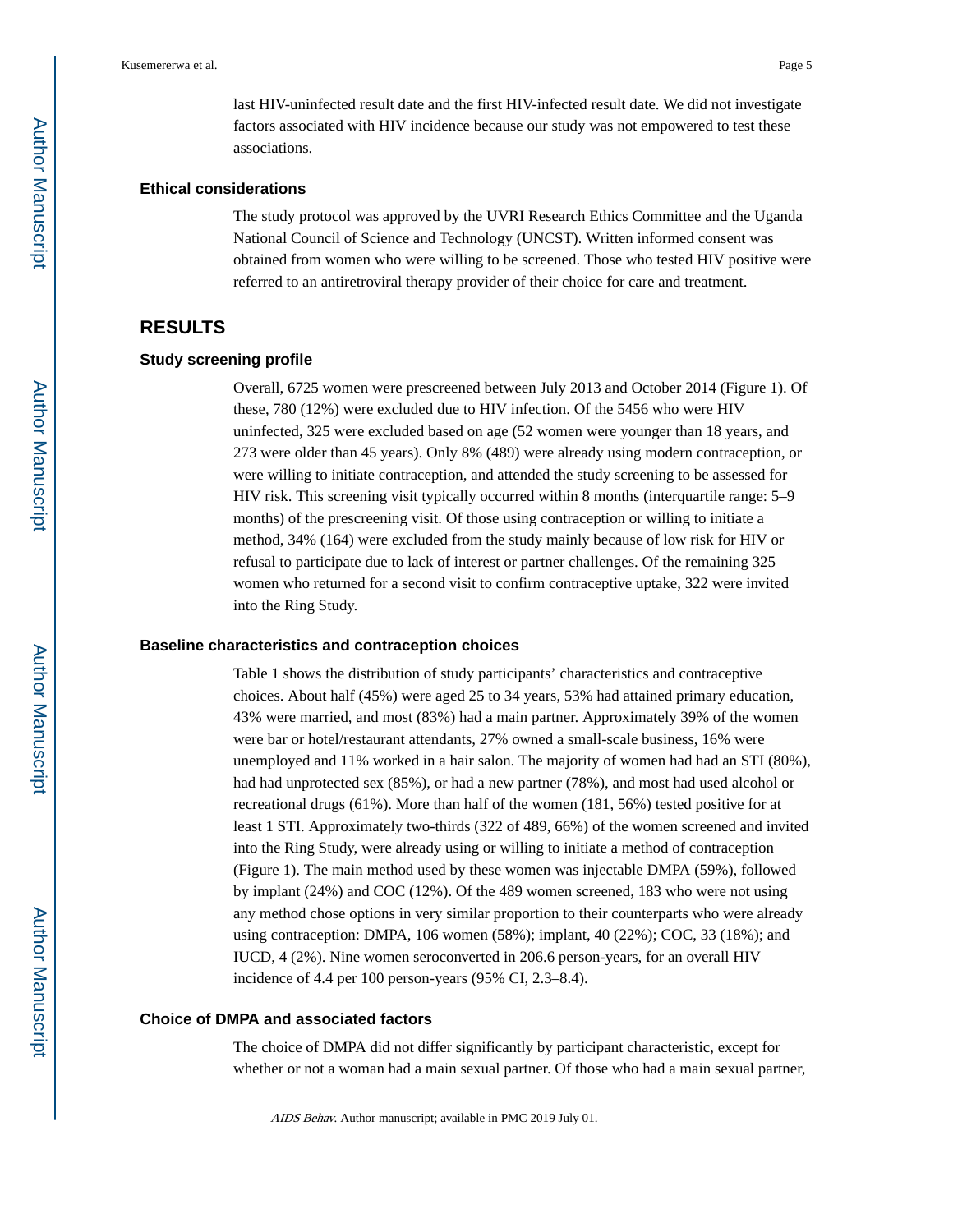61% preferred DMPA, compared with 47% for those who did not  $(P=0.06)$  (Table 2). In the adjusted log-binomial regression models, having a main sexual partner remained of borderline statistical significance (adjusted prevalence proportion ratio  $[aPPR] = 0.77, 95\%$ CI, 0.57–1.04).

## **DISCUSSION**

In this study, we observed that contraception use was high among women who were residing in the small townships in this region and at high risk for HIV infection (63%), compared with the general population (35%).[3] We observed a higher preference for injectable progesterone contraceptive method (ie, DMPA), followed by implant and COC. This was similar among women who were already using contraceptives at the time of screening and among women who agreed to initiate contraceptives for the Ring Study; it also conforms to findings from the Uganda Demographic and Health Survey.[3] Preference for DMPA may be due to its free availability in the region and the perception that it is convenient and easy to use.[26] Although other modern contraceptive methods are commonly used in certain regions in eastern and southern Africa, injectables are very popular, representing 40% of contraceptive use.[27] However, concerns have been raised about an increased risk for HIV acquisition with the use of hormonal contraceptives, though this has not been consistent across studies and may be related to methodological limitations rather than to actual increased risk.[28,29] Based on a review of the current literature and convening of experts on the topic, the World Health Organization has recommended that hormonal contraceptive use (including progesterone-only injectables such as DMPA) among women at high risk for HIV be combined with condom use and other risk reduction strategies.[30] As DMPA was the most prevalent contraceptive used by our study population, following these guidelines carefully will be important in future studies.

We also found that had a main sexual partner was associated with a woman's contraceptive preference, as those who had a main partner preferred DMPA, compared with other methods. This could be because DMPA offers privacy and is easy and convenient to use.[31] A study in Nigeria found that DMPA was the most-preferred method because women did not want to reveal to their partners that they were using contraceptives.[32] DMPA also might be preferred because the privacy it allows may help minimize disagreements between partners. [33]

#### **Study limitations**

This was a preparatory study for screening participants for a microbicide trial. The selection of women during the first contact visit was a convenience sample from areas thought to be associated with higher-risk behavior, and many did not come to the study clinic for further screening. Therefore, the contraceptive use among women in this study needs to be interpreted with caution and may not represent use among the general population. As a preparatory study, no data were collected on the side effects of contraceptives. It was also not possible to determine whether women switched from 1 method to another, and pregnancy rates could not be estimated because these data were collected once and only HIV status was reassessed prior to screening for the main study. We did not investigate the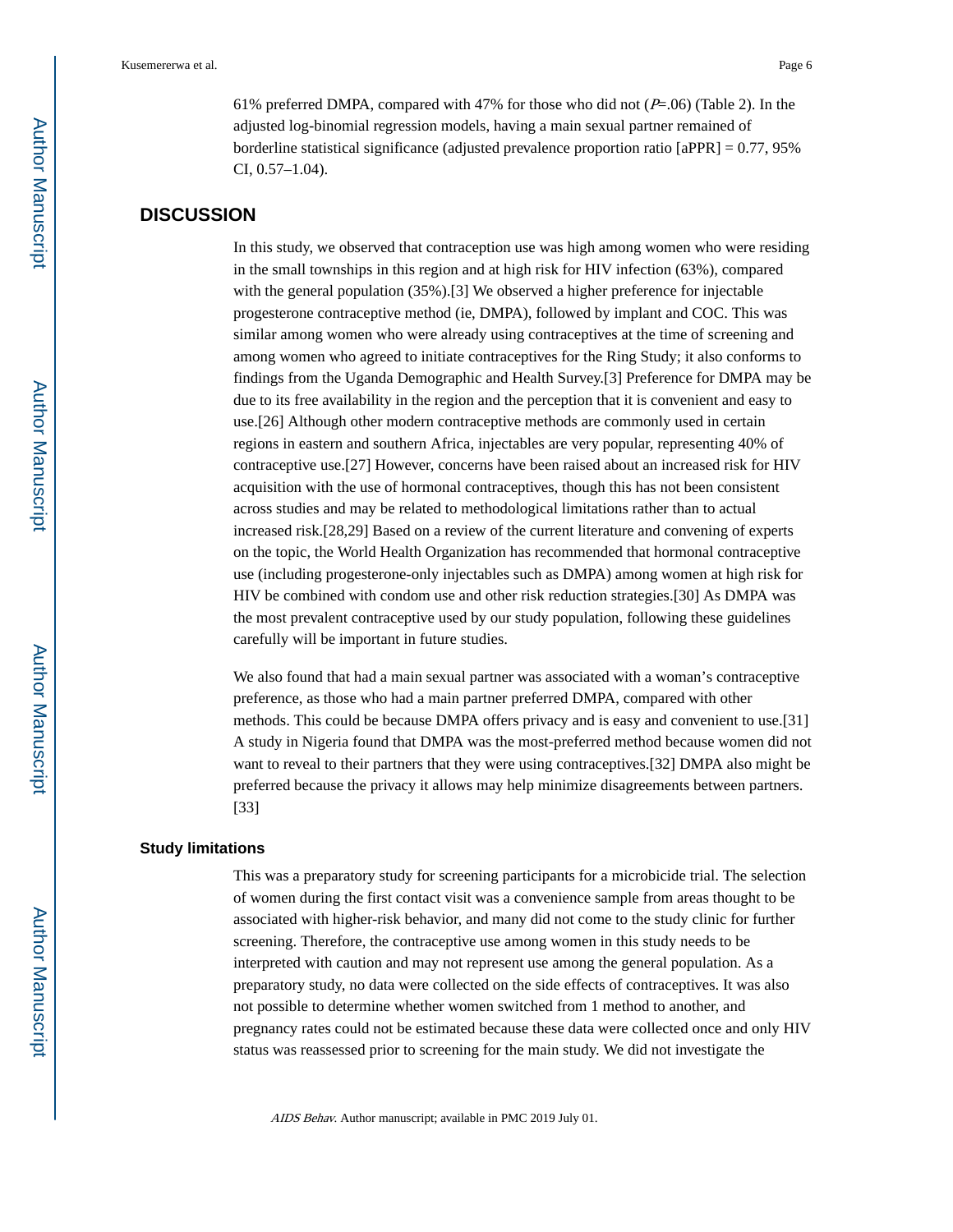reason(s) for a contraceptive preference. Furthermore, we did not investigate the reasons for refusing to initiate contraceptive use even when the methods were freely provided. This information would have been useful to contraceptive providers in the community. Uptake of DMPA could have been high because it was offered on-site and immediately; women had to go off-site for other methods.

## **CONCLUSION**

Women at risk for HIV acquisition in this community are willing to initiate modern contraceptives, with a high preference for the injectable contraceptive DMPA. Use of modern contraceptives may reduce intervention trial discontinuation due to pregnancy. Further studies using qualitative methods are needed to better understand why this key population prefers the injectable method.

## **Compliance with Ethical Standards**

International Partnership for Microbicides' (a not-for-profit product-development partnership) work is made possible by generous support from many donors including: the Bill and Melinda Gates Foundation, Irish Aid, the Ministry of Foreign Affairs of Denmark, the Ministry of Foreign Affairs of the Netherlands, the Norwegian Agency for Development Cooperation, the U.K. Department for International Development, the American people through the U.S. Agency for International Development, and the President's Emergency Plan for AIDS Relief. We thank the study team who worked tirelessly in planning, recruitment and data collection for this study; Anatoli Kamali, Anita Kabarambi, Eugene Ruzagira, Ubaldo Bahemuka, Margaret Kalibbala Lutwama, Sarah Nakato, Faith Ruth Naddunga, Beatrice Kimono Washi, Leah Mbabazi, Agnes Nakazzi Bukenya, Juliet Kyomugisha, Sophie Nalutaaya, Vincent Basajja, Sylvia Masawi, Henry Ssemaganda, Irene Nassuuna, Victoria Mugwaneza, Josephine Bayigga, Jael Nakalema, Richard Mawogole, Joseph Kitumba. Penelope Akankunda, Faith Namutosi, Angel Nansere, Richard Rwanyonga, Benjamin Twefeho, Paul Mayanja, Jennifer Nabatanzi, Kenneth Collin Mawanda, Aeron Namirembe, Kenneth Kugonza, Emanuel Aling, Paul Taire and Andrew Walungama Kiyingi. We also thank Janine Martins, IPM for reviewing the manuscript. We wish to acknowledge the support from the University of California, San Francisco's International Traineeships in AIDS Prevention Studies (ITAPS), U.S. NIMH, and R25 MH064712. We thank Matt Price, Rhoderick Machekano, Krysia Lindan and Wenjing Zheng for reviewing the manuscript under this program.

**Funding:** The study was funded and sponsored by the International Partnership for Microbicides ([www.ipmglobal.org](http://www.ipmglobal.org/)) (IND # 110,659). For this manuscript, the funder participated in study design and manuscript review, but had no role in data analysis.

## **REFERENCES**

- 1. Hubacher D, Mavranezouli I, McGinn E. Unintended pregnancy in sub-Saharan Africa: magnitude of the problem and potential role of contraceptive implants to alleviate it. Contraception. 2008;78(1):73–78. [PubMed: 18555821]
- 2. Singh S, Moore A, Bankole A, Mirembe F, Wulf D. Unintended pregnancy and induced abortion in Uganda: causes and consequences. Guttmacher Institute; 2006.
- 3. Statistics UBo. Uganda Demographic and Health Survey: Key Indicators Report. Directorate of Population and Social Statistics, Uganda Bureau of Statistics; 2016.
- 4. Scorgie F, Nakato D, Harper E, et al. 'We are despised in the hospitals': sex workers' experiences of accessing health care in four African countries. Cult Health Sex. 2013;15(4):450–465. [PubMed: 23414116]
- 5. Kaida A, Laher F, Strathdee SA, et al. Contraceptive use and method preference among women in Soweto, South Africa: the influence of expanding access to HIV care and treatment services. PLoS One. 2010;5(11):e13868. [PubMed: 21079770]
- 6. Karim QA, Karim SSA, Frohlich JA, et al. Effectiveness and safety of tenofovir gel, an antiretroviral microbicide, for the prevention of HIV infection in women. Science. 2010;329(5996):1168–1174. [PubMed: 20643915]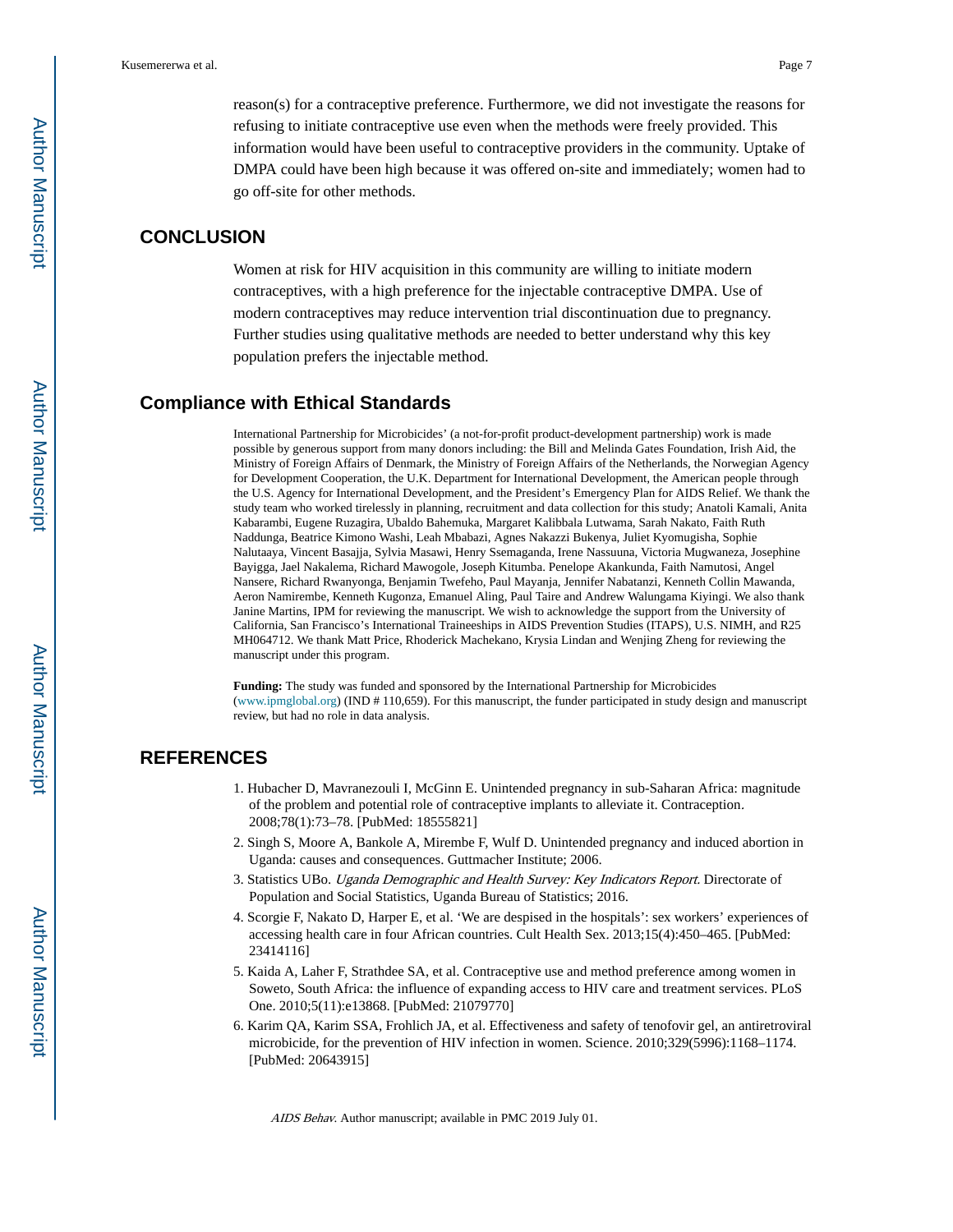- 7. Abaasa A, Gafos M, Anywaine Z, et al. Uptake of hormonal contraceptives and correlates of uptake in a phase III clinical trial in rural South Western Uganda. Reprod Health. 2017;14(1):36. [PubMed: 28284221]
- 8. Reid SE, Dai JY, Wang J, et al. Pregnancy, contraceptive use, and HIV acquisition in HPTN 039: relevance for HIV prevention trials among African women. J Acquired Immune Defic Syndromes (1999). 2010;53(5):606.
- 9. UNAIDS guidance note on HIV and sex work. 2009. [http://www.unaids.org/en/media/unaids/.](http://www.unaids.org/en/media/unaids/) Accessed August 22, 2016.
- 10. Decker MR, Yam EA, Wirtz AL, et al. Induced abortion, contraceptive use, and dual protection among female sex workers in Moscow, Russia. Int J Gynecol Obstet. 2013;120(1):27–31.
- 11. Delvaux T, Crabbe F, Seng S, Laga M. The need for family planning and safe abortion services among women sex workers seeking STI care in Cambodia. Reprod Health Matters. 2003;11(21): 88–95. [PubMed: 12800706]
- 12. Erickson M, Goldenberg SM, Ajok M, Muldoon KA, Muzaaya G, Shannon K. Structural determinants of dual contraceptive use among female sex workers in Gulu, northern Uganda. Int J Gynecol Obstet. 2015;131(1):91–95.
- 13. Stephenson R, Baschieri A, Clements S, Hennink M, Madise N. Contextual influences on modern contraceptive use in sub-Saharan Africa. Am J Public Health. 2007;97(7):1233. [PubMed: 17538071]
- 14. Emina JB, Chirwa T, Kandala N- B. Trend in the use of modern contraception in sub-Saharan Africa: does women's education matter? Contraception. 2014;90(2):154–161. [PubMed: 24835827]
- 15. Callahan R, Nanda K, Kapiga S, et al. Pregnancy and contraceptive use among women participating in the FEM-PrEP trial. JAIDS J Acquired Immune Defic Syndromes. 2015;68(2): 196–203.
- 16. Akello CA, Bunge KE, Nakabiito C, et al. Contraceptive use and pregnancy incidence among women participating in an HIV prevention trial. J Womens Health. 2017;26(6):670–676.
- 17. Sibeko S, Baxter C, Yende N, Karim QA, Karim SSA. Contraceptive choices, pregnancy rates, and outcomes in a microbicide trial. Obstet Gynecol. 2011;118(4):895. [PubMed: 21934454]
- 18. Delvaux T, Buve A. Hormonal contraception and HIV acquisition what is the evidence? What are the policy and operational implications? Eur J Contraception Reprod Health Care. 2013;18(1):15– 26.
- 19. Morrison CS, Chen P- L, Kwok C, et al. Hormonal contraception and the risk of HIV acquisition: an individual participant data meta-analysis. PLoS Med. 2015;12(1):e1001778. [PubMed: 25612136]
- 20. Morrison CS, Pai-Lien C, Cynthia K, et al. Hormonal contraception and HIV acquisition: reanalysis using marginal structural modeling. AIDS (London, England). 2010;24(11):1778.
- 21. Nel A, van Niekerk N, Kapiga S, et al. Safety and efficacy of a dapivirine vaginal ring for HIV prevention in women. N Engl J Med. 2016;375(22):2133–2143. [PubMed: 27959766]
- 22. Mo Health. Uganda National Guidelines for the Syndromic Management of Sexually Transmitted Infections. STD Control Unit of the STD/AIDS Control programme. Ministry of Health, Uganda; 2010.
- 23. Centers for Disease Control and Prevention. Sexually Transmitted Diseases Treatment Guidelines. In: Services UDoHaH, editor.: Office of Surveillance, Epidemiology, and Laboratory Services, Centers for Disease Control and Prevention (CDC), U.S. Department of Health and Human Services, MMWR 2010;59 No. RR-12
- 24. skove T, Deddens J, Petersen MR, Endahl L. Prevalence proportion ratios: estimation and hypothesis testing. Int J Epidemiol. 1998;27(1):91–95. [PubMed: 9563700]
- 25. Royston P, Ambler G, Sauerbrei W. The use of fractional polynomials to model continuous risk variables in epidemiology. Int J Epidemiol. 1999;28(5):964–974. [PubMed: 10597998]
- 26. Sutherland EG, Otterness C, Janowitz B. What happens to contraceptive use after injectables are introduced? An analysis of 13 countries. Int Perspectives Sex Reprod Health. 2011;37(4):202–208.
- 27. Nations United. World Contraceptive Patterns. In: Affairs DoEaS, Division P, editors. New York: United Nations; 2013.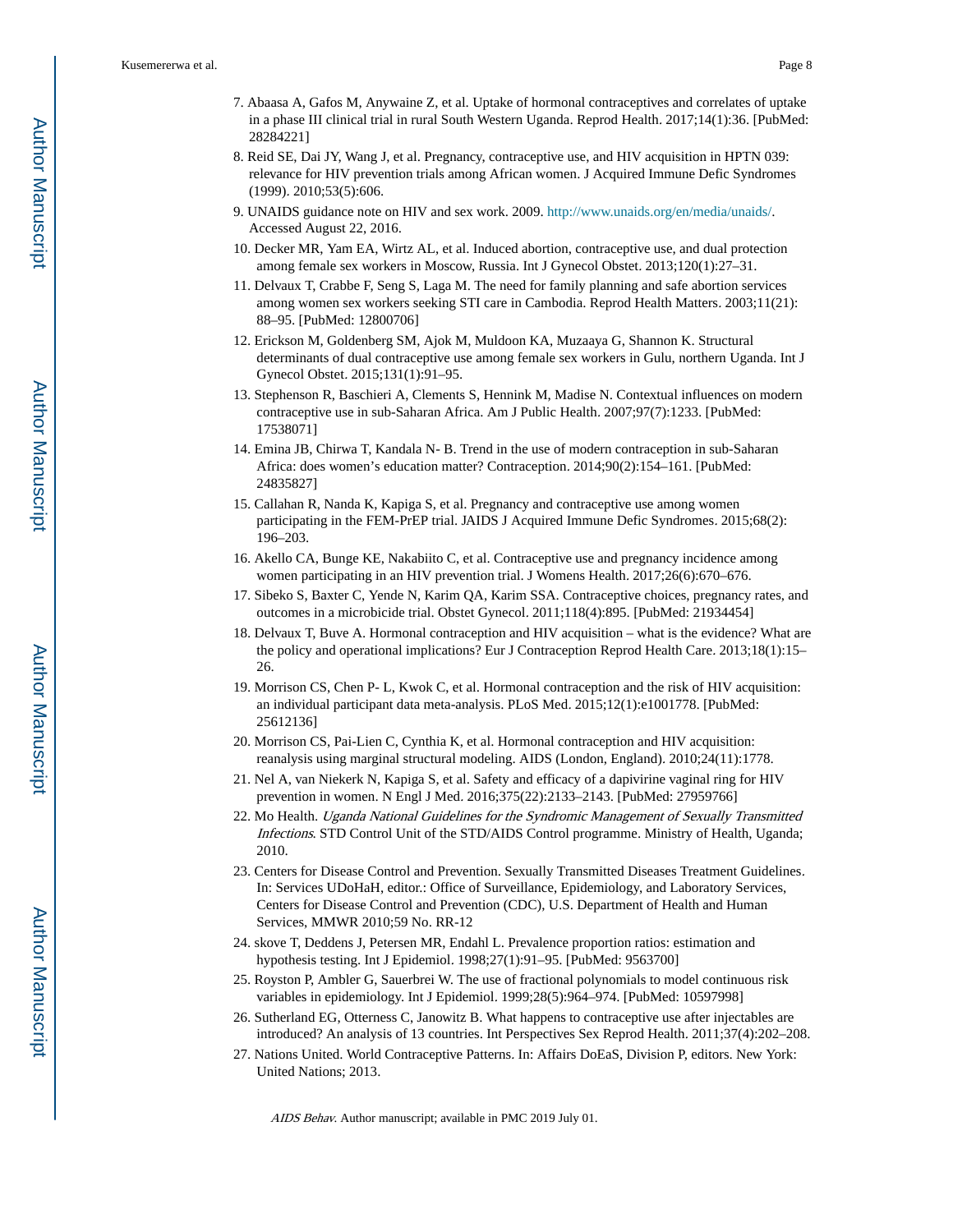- 28. Polis CB, Curtis KM, Hannaford PC, et al. An updated systematic review of epidemiological evidence on hormonal contraceptive methods and HIV acquisition in women. AIDS (London, England). 2016;30(17):2665.
- 29. Polis CB, Phillips SJ, Curtis KM. Hormonal contraceptive use and female-to-male HIV transmission: a systematic review of the epidemiologic evidence. AIDS. 2013;27(4):493–505. [PubMed: 23079808]
- 30. World Health Organization. Hormonal Contraceptive Eligibility for Women at High Risk of HIV. Department of Reproductive Health and Research, World Health Organization. 2017:20.
- 31. Chaudhuri S, Rai B, Giri R, Yadav A, Giri S. Acceptability of depot medroxyprogesterone in women attending general outpatient department: a cross sectional study. Health Renaissance. 2017;13(2):7–13.
- 32. Amu H, Nyarko SH. Trends in contraceptive practices among women in reproductive age at a health facility in Ghana: 2011-2013. Contraception Reprod Med. 2016;1(1):2.
- 33. Kabagenyi A, Jennings L, Reid A, Nalwadda G, Ntozi J, Atuyambe L. Barriers to male involvement in contraceptive uptake and reproductive health services: a qualitative study of men and women's perceptions in two rural districts in Uganda. Reprod Health. 2014;11(1):21. [PubMed: 24597502]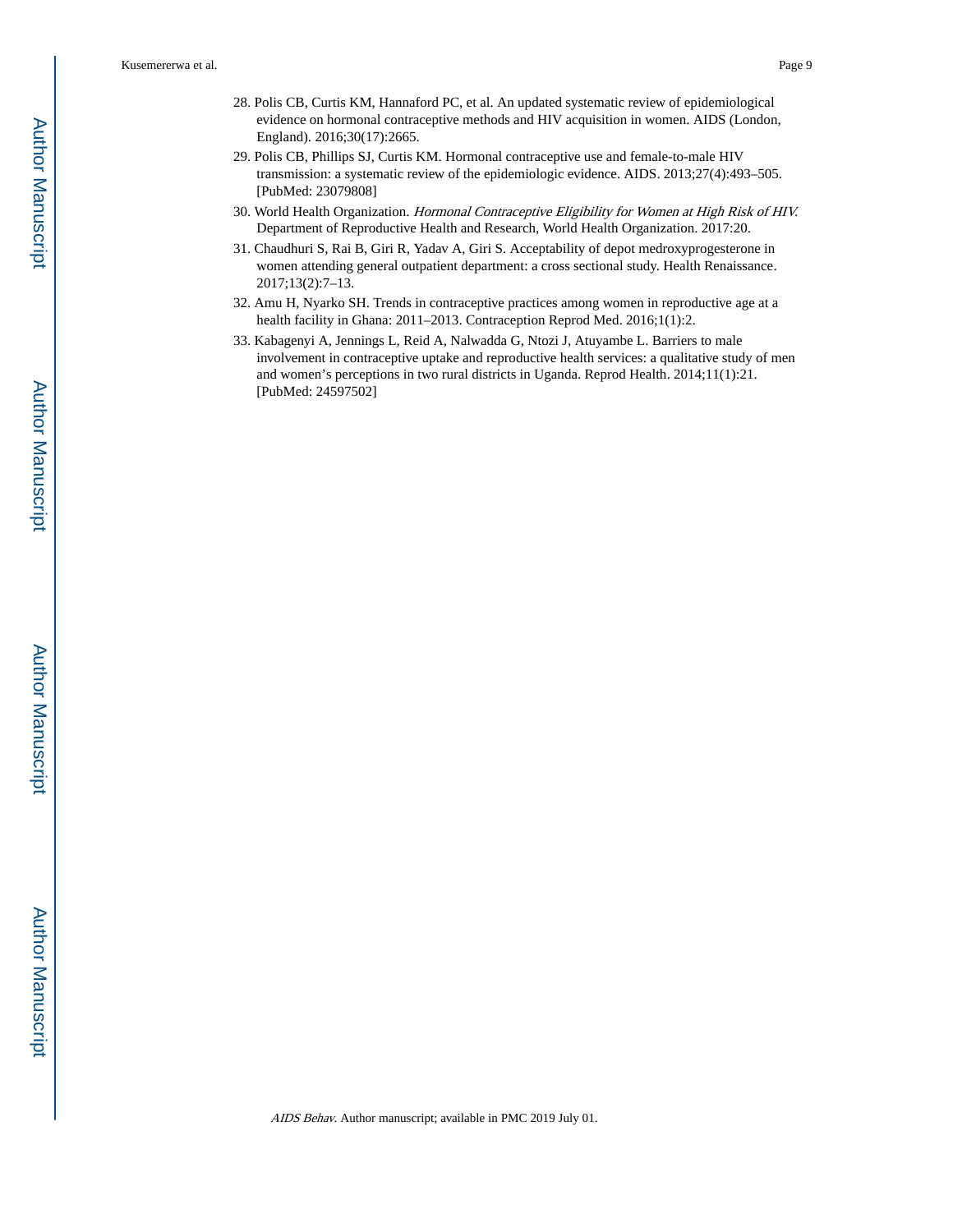Kusemererwa et al. Page 10



\*Other reasons: partner not interested, pregnancy, breastfeeding.

**Figure 1:** 

Study profile of women screened for contraception use and HIV risk in preparation for microbicide trial in southwestern Uganda (July 2013-October 2014).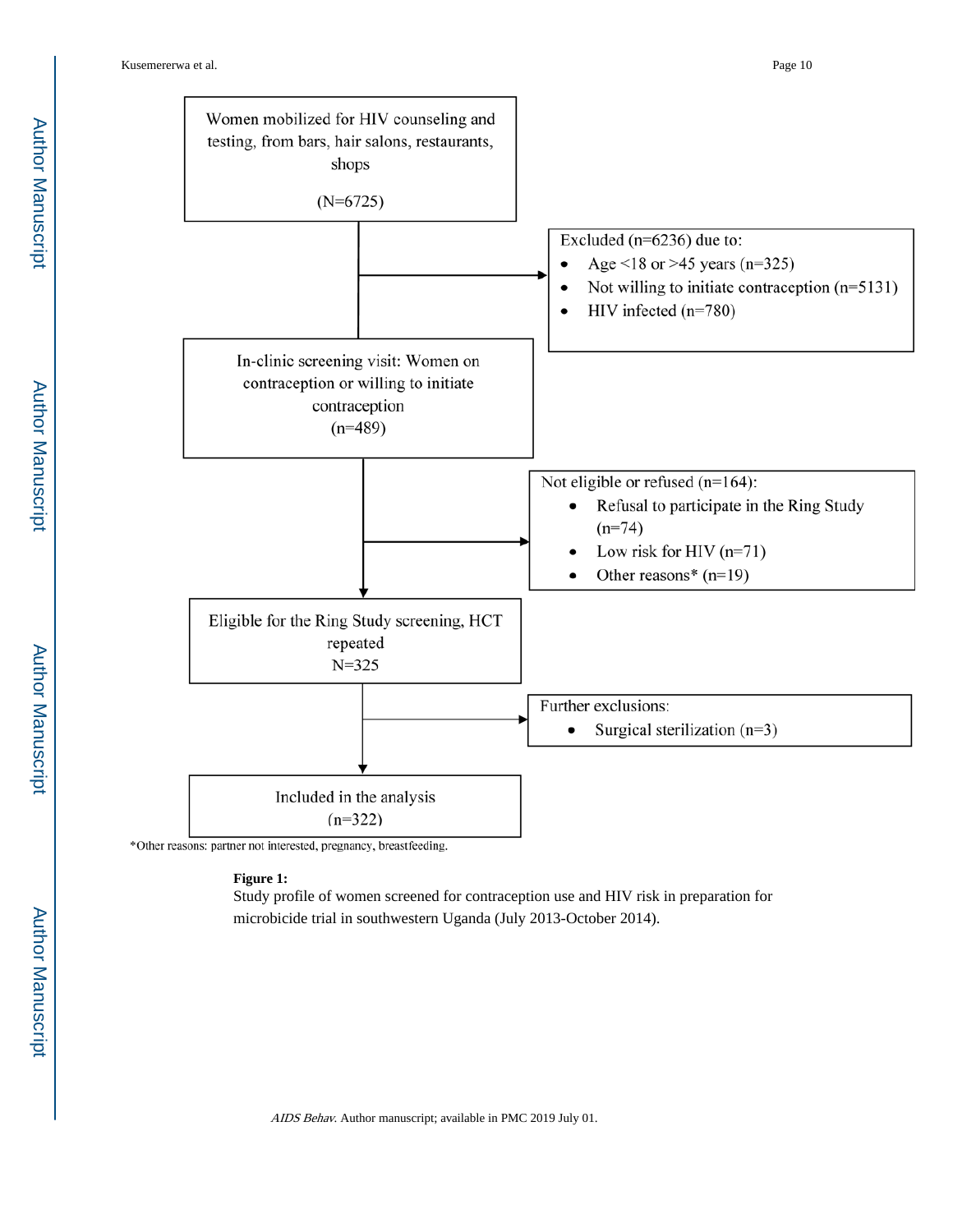#### **Table 1:**

Baseline characteristics and contraception choices among 322 women screened for a phase 3 microbicide trial in southwestern Uganda (July 2013 to October 2014).

| Variable                     | $n\llap/0$ | $\mathbf{DMPA}^*$<br>$n\left(\%\right)$ | $\mbox{Implant}^{**}$<br>$n\left(\%\right)$ | $IUCD***$<br>$n\left(\%\right)$ | $\operatorname{coc}^{****}$<br>$n\llap/0$ |
|------------------------------|------------|-----------------------------------------|---------------------------------------------|---------------------------------|-------------------------------------------|
| Overall                      | 322 (100)  | 189 (58.7)                              | 77 (23.9)                                   | 16(5.0)                         | 40 (12.4)                                 |
| Age (years)                  |            |                                         |                                             |                                 |                                           |
| $18 - 24$                    | 117 (36.3) | 69 (58.9)                               | 29 (24.8)                                   | 5(4.3)                          | 14 (12.0)                                 |
| $25 - 34$                    | 145 (45.0) | 86 (59.3)                               | 36 (24.8)                                   | 6(4.2)                          | 17(11.7)                                  |
| 35-44                        | 60(18.6)   | 34 (56.7)                               | 12(20.0)                                    | 5(8.3)                          | 9(15.0)                                   |
| Education                    |            |                                         |                                             |                                 |                                           |
| None                         | 116(36.0)  | 65 (56.0)                               | 28 (24.2)                                   | 5(4.3)                          | 18 (15.5)                                 |
| Primary                      | 172 (53.4) | 102(59.3)                               | 43 (25.0)                                   | 10(5.8)                         | 17(9.9)                                   |
| Secondary                    | 34(10.6)   | 22(64.7)                                | 6(17.7)                                     | 1(2.9)                          | 5 (14.7)                                  |
| Marital status               |            |                                         |                                             |                                 |                                           |
| Married                      | 137 (42.6) | 84 (61.3)                               | 29(21.2)                                    | 6(4.4)                          | 18 (13.1)                                 |
| Single                       | 143 (44.4) | 79 (55.2)                               | 39 (27.3)                                   | 6 (4.2)                         | 19(13.3)                                  |
| Divorced/separated/widowed   |            |                                         |                                             |                                 |                                           |
| Occupation                   |            |                                         |                                             |                                 |                                           |
| Bar/hotel                    | 125(38.8)  | 72 (57.6)                               | 29 (23.2)                                   | 6(4.8)                          | 18 (14.4)                                 |
| Small-scale business         | 87 (27.0)  | 48 (55.2)                               | 23(26.4)                                    | 5(5.8)                          | 11(12.6)                                  |
| Salon/shop                   | 35(10.9)   | 22(62.9)                                | 9(25.7)                                     | 0(0.0)                          | 4(11.4)                                   |
| Unemployed                   | 52 (16.2)  | 32(61.5)                                | 11(21.2)                                    | 3(5.8)                          | 6(11.5)                                   |
| Other                        | 23(7.1)    | 15(65.2)                                | 5(21.7)                                     | 2(8.7)                          | 2(8.7)                                    |
| Source of contraceptives     |            |                                         |                                             |                                 |                                           |
| Self/other clinics           | 206 (64.0) | 122 (59.2)                              |                                             |                                 |                                           |
| Study site                   | 116 (36.0) | 67 (57.8)                               | 22 (19.0)                                   | 2(1.7)                          | 25 (21.5)                                 |
| Currently has a main partner |            |                                         |                                             |                                 |                                           |
| Yes                          | 267 (82.9) | 163(61.0)                               | 61(22.9)                                    | 11(4.1)                         | 32 (12.0)                                 |
| No                           | 55 (17.1)  | 26 (47.3)                               | 16(29.1)                                    | 5(9.1)                          | 8 (14.5)                                  |
| Has an STI                   |            |                                         |                                             |                                 |                                           |
| No                           | 141 (43.8) | 80 (56.7)                               | 32 (22.7)                                   | 8(5.7)                          | 21 (14.9)                                 |
| Yes                          | 181 (56.2) | 109(60.2)                               | 45 (24.9)                                   | 8(4.4)                          | 19(10.5)                                  |
| <b>HIV</b> status            |            |                                         |                                             |                                 |                                           |
| Positive                     | 9(2.8)     | 4(44.5)                                 | 3(33.3)                                     | 2(22.2)                         | 0(0.0)                                    |
| Negative                     | 313(97.2)  | 185 (59.1)                              | 74 (23.6)                                   | 14 (4.5)                        | 40 (12.8)                                 |
| Has unprotected sex          |            |                                         |                                             |                                 |                                           |
| Yes                          | 275 (85.4) | 163(59.3)                               | 65 (23.6)                                   | 13 (4.7)                        | 34 (12.4)                                 |
| No                           | 47 (14.6)  | 26(55.3)                                | 12(25.5)                                    | 3(6.4)                          | 6(12.8)                                   |
| Has a new partner            |            |                                         |                                             |                                 |                                           |
| Yes                          | 251 (78.0) | 149 (59.4)                              | 58 (23.1)                                   | 13 (5.2)                        | 31 (12.3)                                 |
| No                           | 71 (22.0)  | 40 (56.3)                               | 19(26.8)                                    | 3(4.2)                          | 9(12.7)                                   |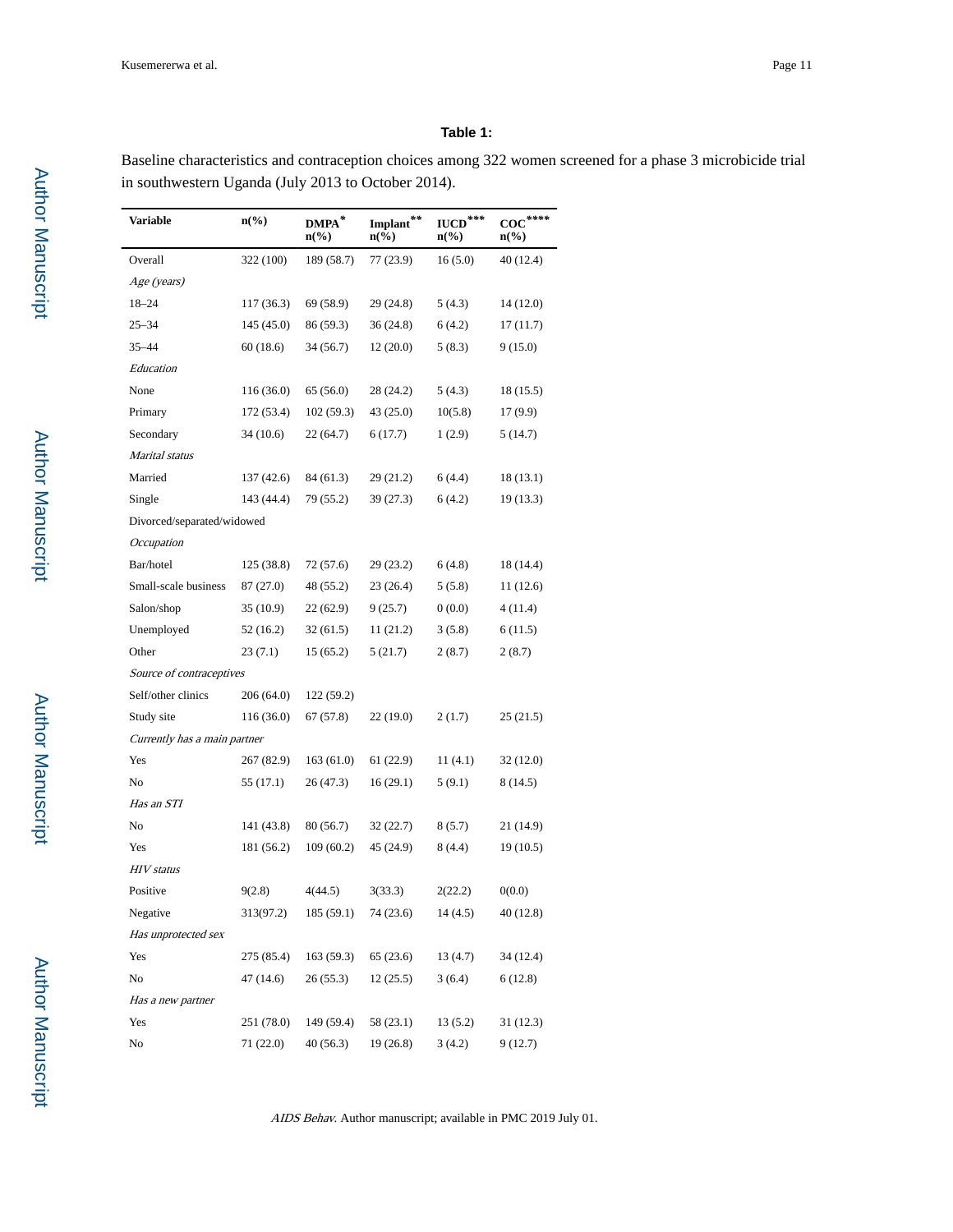| <b>Variable</b>  | $n\binom{0}{0}$ | DMPA <sup>*</sup><br>$n\left(\frac{0}{0}\right)$ | Implant**<br>$\mathbf{n}(\%)$ | $IUCD***$<br>$n\binom{0}{0}$ | $\operatorname{coc}^{***}$<br>$n\binom{0}{0}$ |
|------------------|-----------------|--------------------------------------------------|-------------------------------|------------------------------|-----------------------------------------------|
| Alcohol/drug use |                 |                                                  |                               |                              |                                               |
| Yes              | 195(60.6)       | 112(57.4)                                        | 48 (24.6)                     | 11(5.7)                      | 24(12.3)                                      |
| No               | 127 (39.4)      | 77 (60.6)                                        | 29(22.8)                      | 5(4.0)                       | 16(12.6)                                      |

\* DMPA = depot medroxyprogesterone acetate.

\*\* Implanon® and Jadelle®.

\*\*\* IUCD = intrauterine contraceptive devices.

\*\*\*\* COC = combined oral contraceptives.

Author Manuscript

Author Manuscript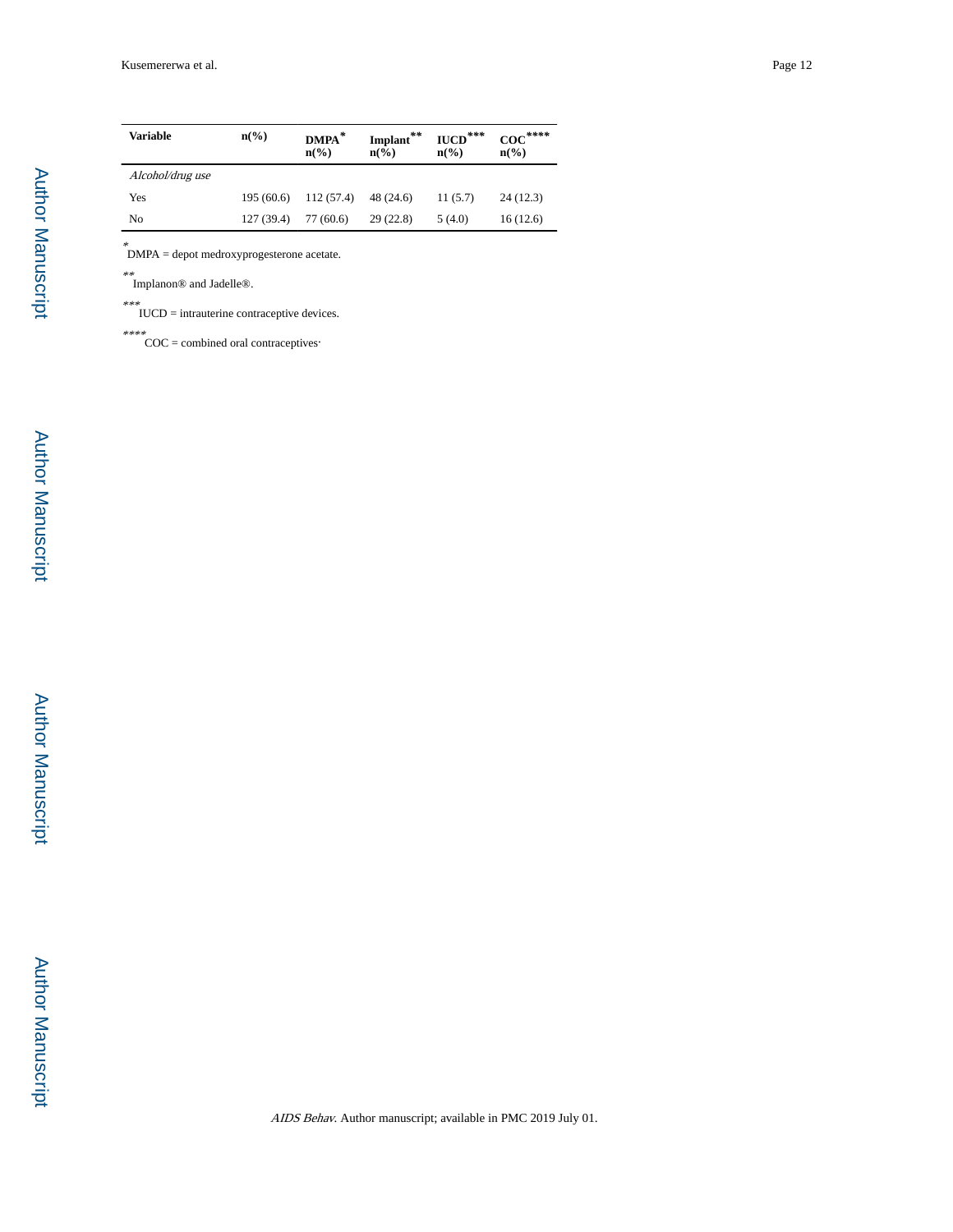## **Table 2:**

Choice of DMPA and associated factors among 322 women screened for a phase 3 microbicide trial in southwestern Uganda (July 2013 to October 2014), proportions and log-binomial regression models.

| Variable                     | $\mathbf{DMPA}^*$<br>$n$ (%) | Other**<br>$\mathbf{n}(\%)$ | <b>Unadjusted PPR</b><br>95% CI | <b>LRT</b><br>P value | <b>Adjusted PPR</b><br>95% CI |
|------------------------------|------------------------------|-----------------------------|---------------------------------|-----------------------|-------------------------------|
| Overall                      | 189(58.7)                    | 133(41.3)                   | $\frac{1}{2}$                   | $\overline{a}$        |                               |
| Age (years)                  |                              |                             |                                 |                       |                               |
| $18 - 24$                    | 69 (59.0)                    | 48 (41.0)                   | 1.0                             | .938                  | 1.0                           |
| $25 - 34$                    | 86 (59.3)                    | 59 (40.7)                   | $1.01(0.82 - 1.23)$             |                       | $1.00(0.82 - 1.22)$           |
| 35-44                        | 34 (56.7)                    | 26(43.3)                    | $0.96(0.74 - 1.26)$             |                       | $0.96(0.74-1.25)$             |
| Education                    |                              |                             |                                 |                       |                               |
| None                         | 65 (56.0)                    | 51 (44.0)                   | 1.0                             | .645                  |                               |
| Primary                      | 102(59.3)                    | 70 (40.7)                   | $1.06(0.86 - 1.30)$             |                       |                               |
| Secondary                    | 22 (64.7)                    | 12(35.3)                    | $1.15(0.86-1.55)$               |                       |                               |
| Marital status               |                              |                             |                                 |                       |                               |
| Married                      | 84 (61.3)                    | 53 (38.7)                   | 1.0                             | .531                  |                               |
| Single                       | 79 (55.2)                    | 64 (44.8)                   | $0.90(0.74 - 1.10)$             |                       |                               |
| Divorced/separated/widowed   | 26(61.9)                     | 16(38.1)                    | $1.01(0.77-1.33)$               |                       |                               |
| Occupation                   |                              |                             |                                 |                       |                               |
| Bar/hotel                    | 72 (57.6)                    | 53 (42.4)                   | 1.0                             | .854                  |                               |
| Small-scale business         | 48 (55.2)                    | 39 (44.8)                   | $0.96(0.75-1.22)$               |                       |                               |
| Salon/shop                   | 22 (62.9)                    | 13 (37.1)                   | $1.09(0.81-1.47)$               |                       |                               |
| Unemployed                   | 32(61.5)                     | 20 (38.5)                   | $1.07(0.82 - 1.39)$             |                       |                               |
| Other                        | 15(65.2)                     | 8 (34.8)                    | $1.13(0.81 - 1.58)$             |                       |                               |
| Source of contraceptives     |                              |                             |                                 |                       |                               |
| Self/other clinics           | 122 (59.2)                   | 84 (40.8)                   | 1.0                             | .798                  |                               |
| Study site                   | 67 (57.8)                    | 49 (42.2)                   | $0.98(0.80 - 1.18)$             |                       |                               |
| Currently has a main partner |                              |                             |                                 |                       |                               |
| Yes                          | 163(61.0)                    | 104 (39.0)                  | 1.0                             | .061                  | 1.0                           |
| No                           | 26 (47.3)                    | 29 (52.7)                   | $0.77(0.58-1.04)$               |                       | $0.77(0.57-1.04)$             |
| Has an STI                   |                              |                             |                                 |                       |                               |
| No                           | 80 (56.7)                    | 61 (43.3)                   | 1.0                             | .529                  |                               |
| Yes                          | 109(60.2)                    | 72 (39.8)                   | $1.06(0.88-1.28)$               |                       |                               |
| Has unprotected sex          |                              |                             |                                 |                       |                               |
| Yes                          | 163 (59.3)                   | 112 (40.7)                  | 1.0                             | .612                  |                               |
| No                           | 26(55.3)                     | 21 (44.7)                   | $0.93(0.71-1.23)$               |                       |                               |
| Has a new partner            |                              |                             |                                 |                       |                               |
| Yes                          | 149 (59.4)                   | 102(40.6)                   | 1.0                             | .648                  |                               |
| No                           | 40 (56.3)                    | 31(43.7)                    | $0.95(0.75-1.19)$               |                       |                               |
| Alcohol/drug use             |                              |                             |                                 |                       |                               |
| Yes                          | 112(57.4)                    | 83 (42.6)                   | 1.0                             | .569                  |                               |
| No                           | 77 (60.6)                    | 50 (39.4)                   | $1.06(0.88 - 1.27)$             |                       |                               |